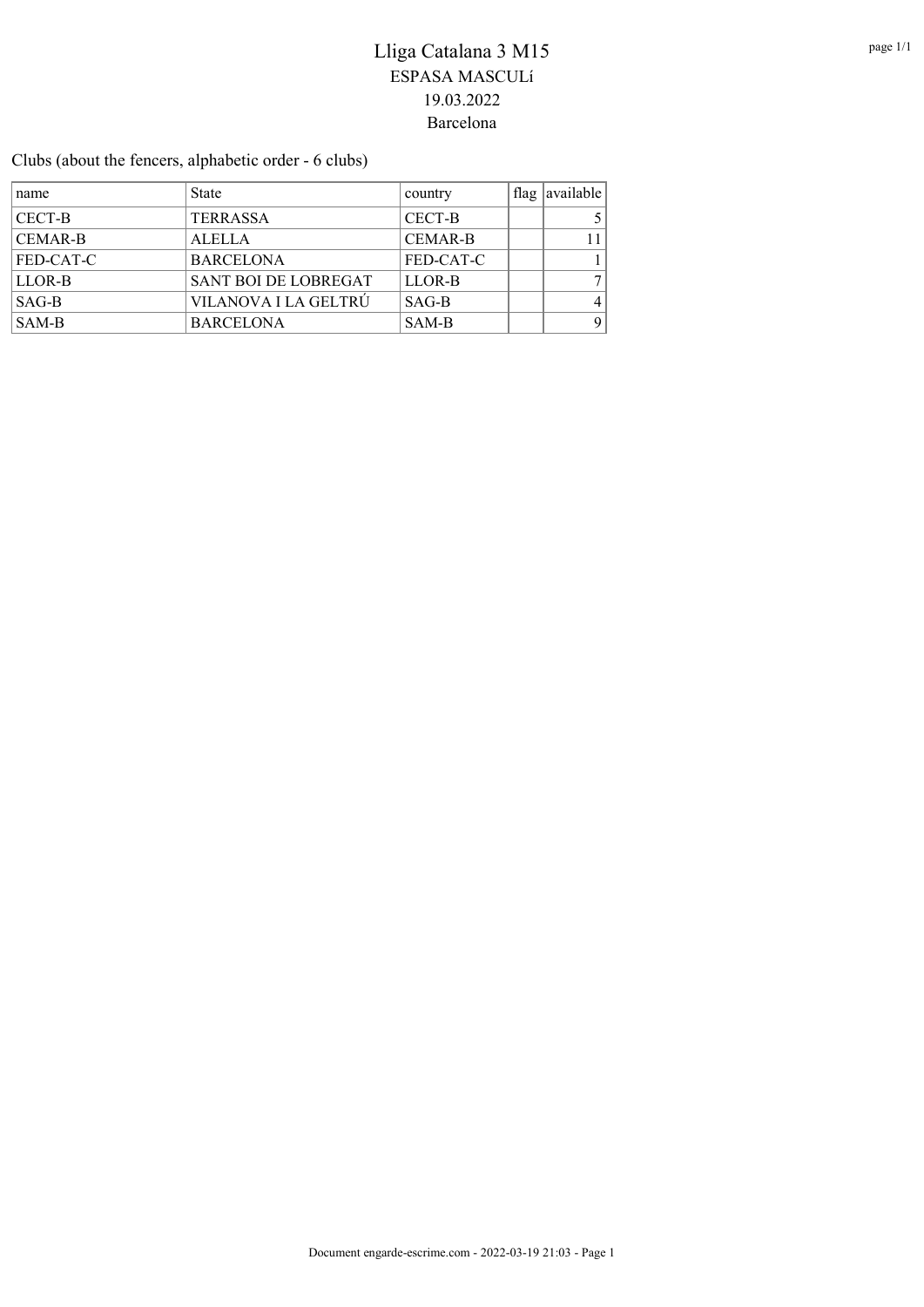Fencers (present, ordered by fencer number - 37 fencers)

| ran                     |      | $number$ name and first name      | club           | flag |
|-------------------------|------|-----------------------------------|----------------|------|
| $\mathbf{1}$            |      | 1 GILI LOPEZ Pau                  | <b>CEMAR-B</b> |      |
| $\overline{2}$          |      | 2 ESPÍ FONTELLES Oriol            | SAM-B          |      |
| $\overline{\mathbf{3}}$ |      | 3 TORNER SÁNCHEZ Obac             | SAM-B          |      |
| $\overline{4}$          |      | 5 GARCIA COMAS Marc               | LLOR-B         |      |
| 5                       |      | 6 VENDRELL FORTEZA-REY Guillem    | SAM-B          |      |
| 6                       | 7    | <b>ZANUY AZCON Marc</b>           | LLOR-B         |      |
| $\sqrt{ }$              |      | 9 ROCA VILARDEBÒ Àlex             | <b>CEMAR-B</b> |      |
| 8                       |      | 10 ALVAREZ DOMÍNGUEZ Daniel       | LLOR-B         |      |
| 9                       |      | 11 BUISAN ROURA Enric             | FED-CAT-       |      |
| 10                      |      | 12 BROGNA SANCHO Martin           | SAM-B          |      |
| 11                      |      | 13 PUJOL IBARBIA Pol              | <b>CEMAR-B</b> |      |
| 12                      |      | 14 GARCIA SOLÉ Martí              | LLOR-B         |      |
| 13                      |      | 15 VIOLA CILLEROS Bruno           | SAM-B          |      |
| 14                      |      | 16 GAROLERA COMPTE Didac          | <b>CEMAR-B</b> |      |
| 15                      |      | 17 POZO LÁZARO Marc               | CECT-B         |      |
| 16                      |      | 19 CAPÓN RODRÍGUEZ Biel           | SAM-B          |      |
| 17                      |      | 20 ROGER ESCALA Pol               | <b>CEMAR-B</b> |      |
| 18                      |      | 21 TIBAU VILLANUEVA Joan          | SAM-B          |      |
| 19                      |      | 22 MOLINA Richard George          | <b>CEMAR-B</b> |      |
| 20                      | 23   | GILI LÓPEZ Joel                   | <b>CEMAR-B</b> |      |
| 21                      |      | 24 PONS GARCIA Biel               | SAG-B          |      |
| 22                      |      | 25   MARTIN MONTOZA Roger         | <b>CEMAR-B</b> |      |
| 23                      |      | 26 NILO PAREDES Emilio            | SAM-B          |      |
| 24                      |      | 27 VIDAL FERRÉ Magí               | SAG-B          |      |
| 25                      |      | 28 RAMBLA DUART Martí             | <b>CEMAR-B</b> |      |
| 26                      |      | 29 OLIVER MARTINEZ Eudald         | CECT-B         |      |
| 27                      |      | 30 CABAÑAS GONZÀLEZ Marcel        | LLOR-B         |      |
| 28                      |      | 31   MANZANO DURÁN Alain José     | SAG-B          |      |
| 29                      |      | 34 GORBACHEV Aleksandr            | <b>CEMAR-B</b> |      |
| 30                      |      | 35 BOADA PALOMARES Martí          | CECT-B         |      |
| 31                      |      | 36 RUBIO TURU Èric                | CECT-B         |      |
| $\overline{32}$         |      | 37 PUGÈS QUEROL Jordi             | LLOR-B         |      |
| 33                      |      | 38 JUAREZ Alex                    | SAG-B          |      |
| 34                      |      | 9999 BABIA PRIU Jordi             | LLOR-B         |      |
| 34                      |      | 9999 DEL RIIO SANTAMARIA Sergi    | <b>CEMAR-B</b> |      |
| 34                      |      | 9999 GALLARZAGOITIA TORRENTS Mark | CECT-B         |      |
| 34                      | 9999 | <b>KORNILOV Nikita</b>            | SAM-B          |      |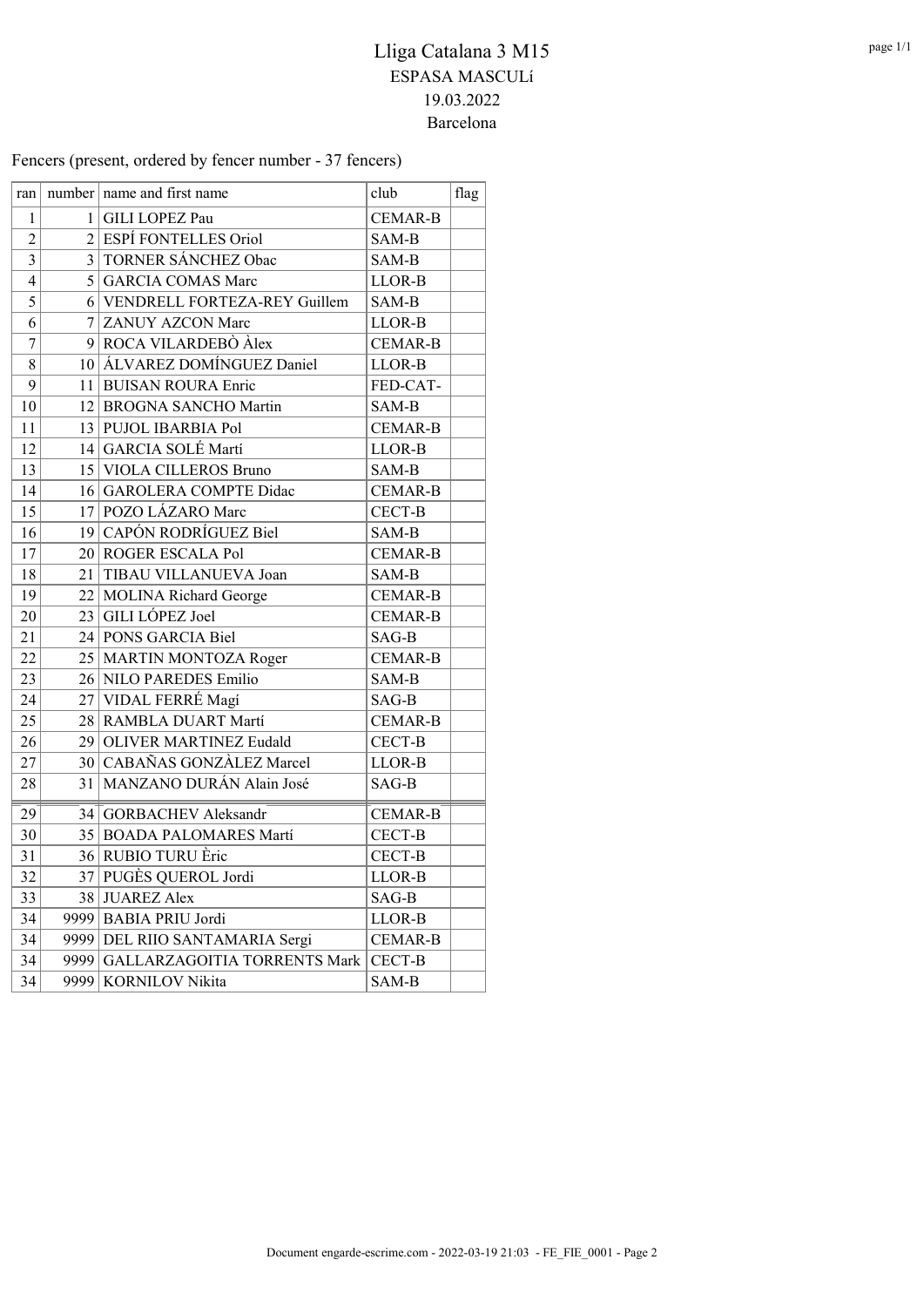Overall number of participants: 37 Number of participants among the 32 first fencers of the FIE ranking: 28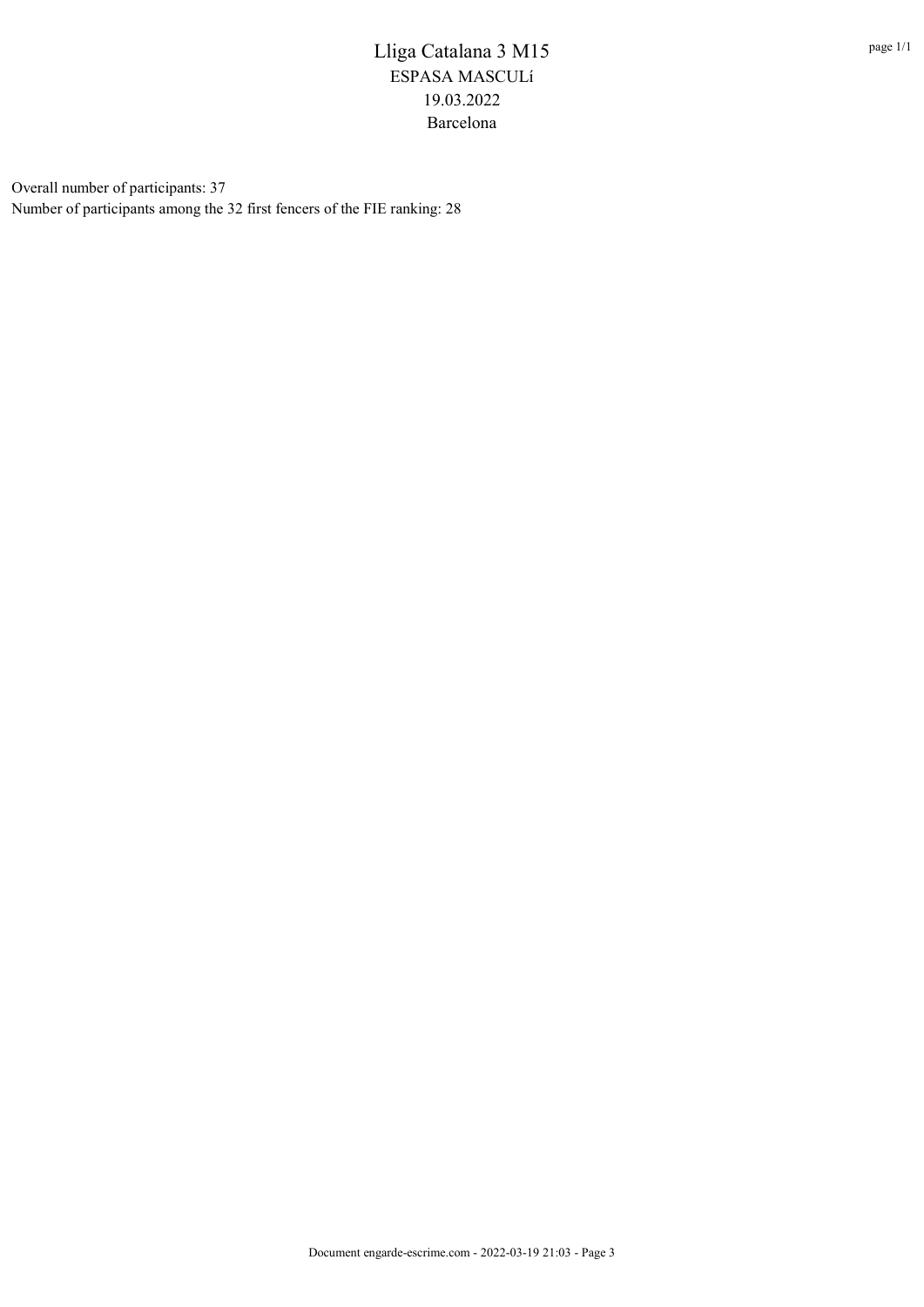### Formula of the competition

37 fencers

1 poules: round

37 fencers 6 poules (1 poule of 7, 5 poules of 6) Separation by : clubs 28 qualifiers

\_\_\_\_\_\_\_\_\_\_\_\_\_\_\_\_\_\_\_\_\_\_\_\_\_\_\_\_\_\_\_\_\_

Direct elimination : 28 fencers

Direct tableau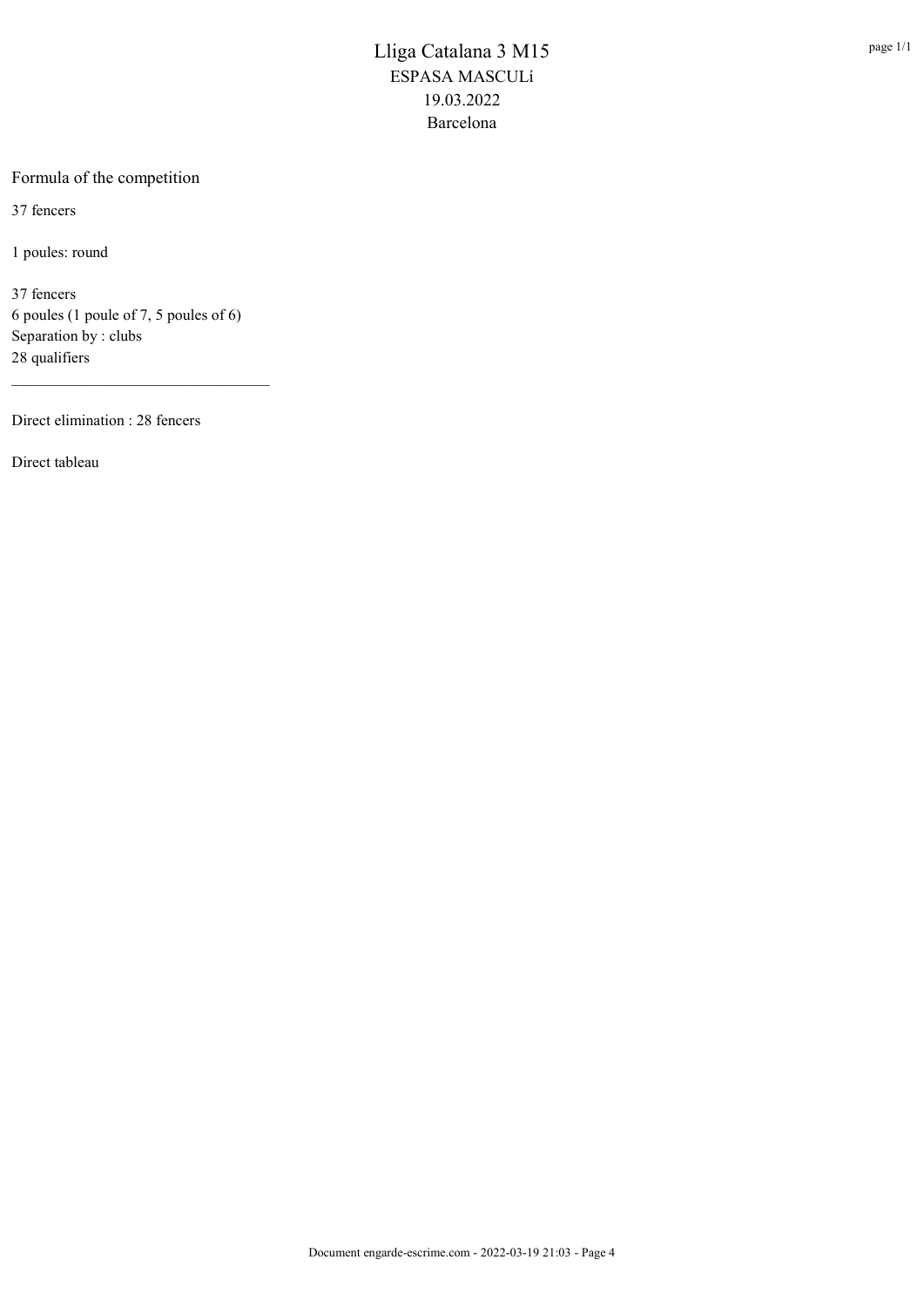### Poules, round No 1

Poule No 1 17:00 Piste 7 Referee: PINYOL Genís FCE

|                                   |             |                                                                                                   | V/M   | ind.           | HS     | rank                     |
|-----------------------------------|-------------|---------------------------------------------------------------------------------------------------|-------|----------------|--------|--------------------------|
| RAMBLA DUART Mart CEMA            |             | 3<br>1<br>V<br>$\boldsymbol{0}$<br>$\mathbf{1}$<br>4                                              | 0.167 | $-15$          | 14     | 6                        |
| BROGNA SANCHO Ma SAM-B            |             | V<br>×.<br>V<br>3<br>$\mathbf{1}$<br>V<br>V                                                       | 0.667 | 9              | 24     | $\overline{3}$           |
| VIDAL FERRÉ Magí                  | SAG-B       | $\overline{2}$<br>m.<br>$\mathbf{1}$<br>$\overline{4}$<br>$\boldsymbol{0}$<br>V<br>4              | 0.167 | $-11$          | 16     | 5                        |
| GILI LOPEZ Pau                    | <b>CEMA</b> | $\overline{V}$<br>$\overline{V}$<br>V<br>V<br><b>T</b><br>$\mathbf{1}$<br>$\overline{\mathsf{V}}$ | 0.833 | 19             | 26     | $\overline{2}$           |
| <b>KORNILOV Nikita</b>            | SAM-B       | $\overline{V}$<br>V <sub>3</sub><br>V V2<br>$\overline{\mathsf{V}}$<br>V                          | 1.000 | 20             | 25     | $\mathbf{1}$             |
| POZO LÁZARO Marc                  | CECT-       | $\overline{3}$<br>V<br>$\mathbf{1}$<br>$\mathbf V$<br>$\boldsymbol{0}$<br>×.<br>V                 | 0.500 | $-4$           | 19     | $\overline{\mathbf{4}}$  |
| PUGÈS QUEROL Jordi                | LLOR-       | $\overline{3}$<br>$\overline{2}$<br>V<br>$\boldsymbol{0}$<br>$\boldsymbol{0}$<br>$\mathbf{1}$     | 0.167 | $-18$          | 11     | $\tau$                   |
|                                   |             |                                                                                                   |       |                |        |                          |
| 17:00 Piste 9<br>Poule No 2       |             |                                                                                                   |       |                |        |                          |
| Referee: BALCÁZAR Jose Luis SAM-B |             |                                                                                                   |       |                |        |                          |
|                                   |             |                                                                                                   | V/M   | ind.           | HS     | rank                     |
| <b>GAROLERA COMPTE</b>            | <b>CEMA</b> | $\overline{2}$<br>V<br>V<br>V<br>V3                                                               | 0.800 | 5              | 20     | 2                        |
| DEL RIIO SANTAMAR                 | <b>CEMA</b> | $\overline{2}$<br>$\mathbf V$<br>$\overline{2}$<br>3<br>V                                         | 0.400 | $-6$           | 17     | 4                        |
| <b>ESPÍ FONTELLES Orio</b>        | SAM-B       | V<br>V<br>$\mathbf V$<br>V<br>V                                                                   | 1.000 | 17             | 25     | 1                        |
| <b>NILO PAREDES Emilio</b>        | SAM-B       | 3<br>$\overline{2}$<br>$\overline{4}$<br>$\boldsymbol{0}$<br>$\overline{0}$                       | 0.000 | $-16$          | 9      | 6                        |
| <b>OLIVER MARTINEZ E</b>          | CECT-       | $\overline{3}$<br>$\overline{2}$<br>$\mathbf{V}$<br>V<br>V                                        | 0.600 | 3              | 20     | $\mathfrak{Z}$           |
| GARCIA SOLÉ Martí                 | LLOR-       | $\overline{2}$<br>$\overline{2}$<br>V<br>$\overline{4}$<br>$\overline{2}$<br>a a                  | 0.200 | $-3$           | 15     | 5                        |
|                                   |             |                                                                                                   |       |                |        |                          |
| Poule No 3<br>17:00<br>Piste 11   |             |                                                                                                   |       |                |        |                          |
| Referee: LOPEZ Iu-Xuwang CECT-B   |             |                                                                                                   |       |                |        |                          |
|                                   |             |                                                                                                   | V/M   | ind.           | HS     | rank                     |
| PUJOL IBARBIA Pol                 | <b>CEMA</b> | V<br>V<br>V<br>1<br>$\overline{4}$                                                                | 0.600 | 3              | 20     | 2                        |
| MARTIN MONTOZA R CEMA             |             | $\overline{2}$<br>$\overline{3}$<br>$\mathfrak{Z}$<br>$\mathbf{1}$<br>$\mathbf{1}$                | 0.000 | $-13$          | 10     | 6                        |
| <b>BABIA PRIU Jordi</b>           | LLOR-       | V<br>V<br>V<br>$\overline{2}$<br><b>College</b><br>$\mathbf{1}$                                   | 0.600 | $\mathbf{1}$   | 18     | $\overline{\mathcal{A}}$ |
| CABAÑAS GONZÀLE                   | LLOR-       | $\overline{2}$<br>V4<br>$\overline{2}$<br>$\overline{4}$<br>m.<br>$\mathbf{1}$                    | 0.200 | $-10$          | 13     | 5                        |
| TIBAU VILLANUEVA                  | SAM-B       | $\overline{2}$<br>V4<br>$\mathbf V$<br>4<br>V                                                     | 0.600 | 3              | 20     | $\overline{2}$           |
| TORNER SÁNCHEZ O                  | SAM-B       | V<br>V<br>V<br>V<br>V<br>m.                                                                       | 1.000 | 16             | 25     | 1                        |
| Poule No 4<br>17:00<br>Piste 13   |             |                                                                                                   |       |                |        |                          |
| Referee: PUIG Estel CEMAR-B       |             |                                                                                                   |       |                |        |                          |
|                                   |             |                                                                                                   | V/M   | ind.           | HS     | rank                     |
| <b>BUISAN ROURA Enric</b>         | FED-C       | V4<br>V<br>V<br>V<br>4                                                                            | 0.800 | 11             | 23     | 2                        |
| MOLINA Richard Georg CEMA         |             | $\mathfrak{Z}$<br>V3<br>V<br>$\overline{4}$<br>2                                                  | 0.400 | 3              | 17     | 4                        |
| <b>GALLARZAGOITIA T</b>           | CECT-       | $\overline{2}$<br>1<br>$\boldsymbol{0}$<br>$\theta$<br>0                                          | 0.000 | $-17$          | 3      | 6                        |
| MANZANO DURÁN Al SAG-B            |             | V <sub>2</sub><br>3<br>3<br>1<br>1                                                                | 0.200 | -11            | 10     | 5                        |
| VIOLA CILLEROS Bru                | SAM-B       | 3<br> V <br> V <br>V<br>1                                                                         | 0.600 | 3              | 19     | 3                        |
| GARCIA COMAS Marc LLOR-           |             | V V4 V V V2                                                                                       | 1.000 | 11             | 21     | 1                        |
|                                   |             |                                                                                                   |       |                |        |                          |
| Poule No 5 17:00<br>Piste 15      |             |                                                                                                   |       |                |        |                          |
| Referee: JANUÉ Oriol SAM-B        |             |                                                                                                   |       |                |        |                          |
|                                   |             |                                                                                                   | V/M   | ind.           | HS     | rank                     |
| <b>GORBACHEV Aleksand CEMA</b>    |             | $\boldsymbol{0}$<br>$\boldsymbol{0}$<br>V<br>1<br>1                                               | 0.200 | $-17$          | $\tau$ | 6                        |
| ROGER ESCALA Pol                  | <b>CEMA</b> | $\mathbf V$<br>3<br>V<br>$\overline{2}$<br>V                                                      | 0.600 | $\overline{2}$ | 20     | 3                        |
| <b>VENDRELL FORTEZA</b>           | SAM-B       | $\mathbf V$<br>V<br>V<br>V<br>V                                                                   | 1.000 | 21             | 25     | $\mathbf{1}$             |
| RUBIO TURU Èric                   | CECT-       | $\overline{4}$<br>V<br>$\theta$<br>$\overline{4}$<br>$\overline{0}$                               | 0.200 | $-7$           | 13     | $\overline{\mathcal{A}}$ |
| ÁLVAREZ DOMÍNGU                   | LLOR-       | V<br>V<br>$\mathbf V$<br>V<br>1                                                                   | 0.800 | 12             | 21     | $\overline{c}$           |
| PONS GARCIA Biel                  | SAG-B       | $\overline{3}$<br>V<br>4<br>$\overline{0}$<br>1                                                   | 0.200 | $-11$          | 13     | 5                        |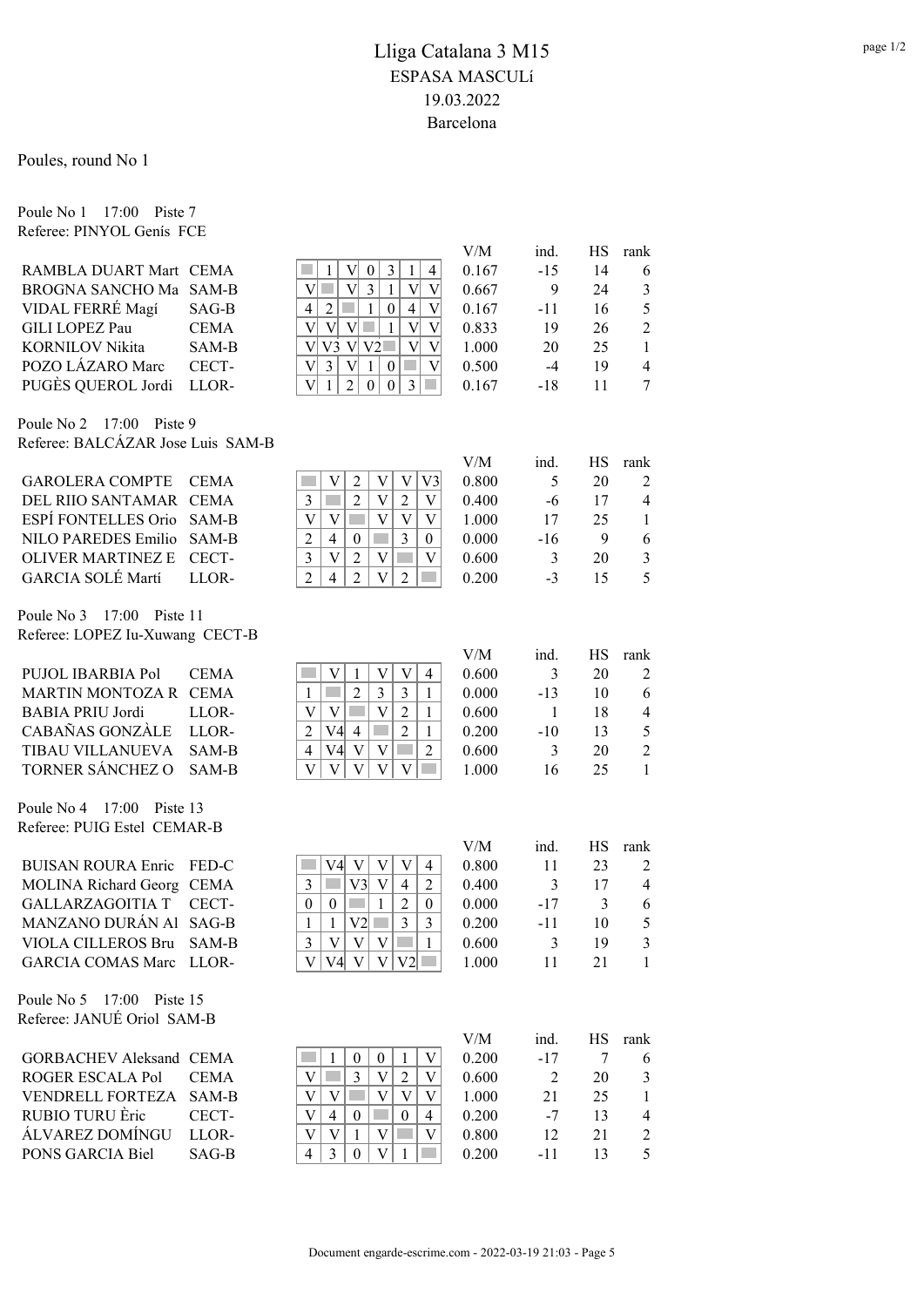Poules, round No 1

Poule No 6 17:00 Piste 19 Referee: SANTIAGO Adrià CEMAR-B

|                        |             |   |  |  | V/M   | ind.  | HS. | rank           |
|------------------------|-------------|---|--|--|-------|-------|-----|----------------|
| ROCA VILARDEBÒ Àl CEMA |             |   |  |  | 1.000 | 20    | 25  |                |
| <b>GILI LOPEZ Joel</b> | <b>CEMA</b> |   |  |  | 0.400 | $-1$  | 18  | $\overline{4}$ |
| JUAREZ Alex            | SAG-B       |   |  |  | 0.000 | $-15$ | 10  | 6              |
| ZANUY AZCON Marc       | LLOR-       |   |  |  | 0.600 |       | 19  | $\mathcal{F}$  |
| <b>CAPÓN RODRÍGUEZ</b> | $SAM-R$     |   |  |  | 0.800 |       | 21  | $\mathcal{L}$  |
| BOADA PALOMARES CECT-  |             | 0 |  |  | 0.200 | $-12$ |     |                |
|                        |             |   |  |  |       |       |     |                |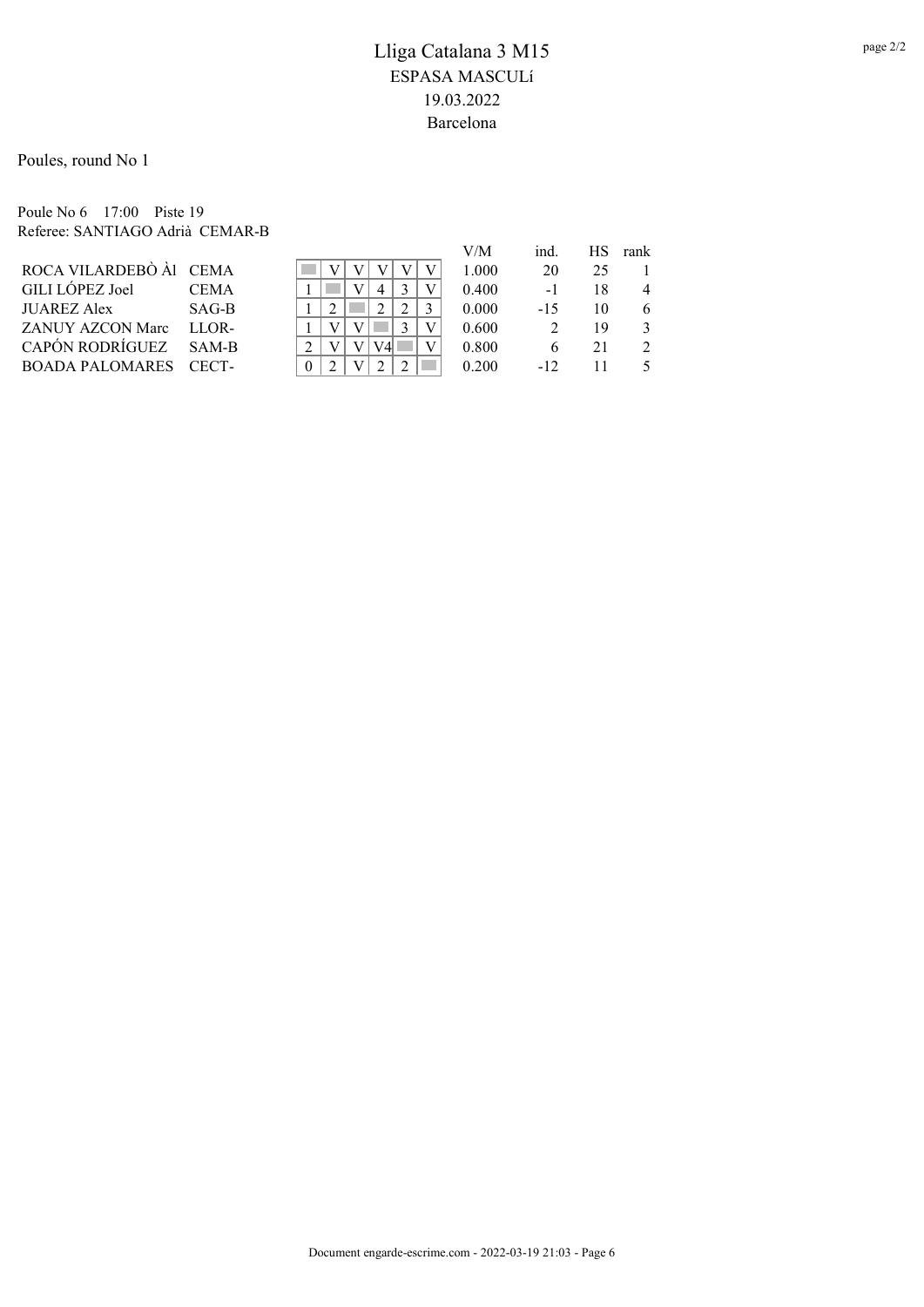|                 | ran   name and first name           | flag | club           | V/M   | ind.                    |                 | HS   group     |
|-----------------|-------------------------------------|------|----------------|-------|-------------------------|-----------------|----------------|
| 1 <sup>1</sup>  | VENDRELL FORTEZA-REY Guillem        |      | SAM-B          | 1.000 | 21                      | 25              | qualifier      |
|                 | 2 KORNILOV Nikita                   |      | SAM-B          | 1.000 | 20                      | 25              | qualifier      |
|                 | 2 ROCA VILARDEBÒ Àlex               |      | <b>CEMAR-B</b> | 1.000 | 20                      |                 | $25$ qualifier |
| 4               | <b>ESPÍ FONTELLES Oriol</b>         |      | SAM-B          | 1.000 | 17                      | 25 <sub>1</sub> | qualifier      |
| 5               | TORNER SÁNCHEZ Obac                 |      | SAM-B          | 1.000 | 16                      | 25              | qualifier      |
| 6               | <b>GARCIA COMAS Marc</b>            |      | LLOR-B         | 1.000 | 11                      | 21              | qualifier      |
| 7               | GILI LOPEZ Pau                      |      | <b>CEMAR-B</b> | 0.833 | 19                      |                 | $26$ qualifier |
| 8               | ÁLVAREZ DOMÍNGUEZ Daniel            |      | LLOR-B         | 0.800 | 12                      | 21              | qualifier      |
| 9               | <b>BUISAN ROURA Enric</b>           |      | FED-CAT-       | 0.800 | 11                      |                 | $23$ qualifier |
| 10              | CAPÓN RODRÍGUEZ Biel                |      | SAM-B          | 0.800 | 6                       | 21              | qualifier      |
| 11              | <b>GAROLERA COMPTE Didac</b>        |      | <b>CEMAR-B</b> | 0.800 | 5                       |                 | $20$ qualifier |
| 12              | <b>BROGNA SANCHO Martin</b>         |      | SAM-B          | 0.667 | 9                       |                 | $24$ qualifier |
|                 | 13 OLIVER MARTINEZ Eudald           |      | CECT-B         | 0.600 | $\overline{\mathbf{3}}$ |                 | $20$ qualifier |
|                 | 13 PUJOL IBARBIA Pol                |      | <b>CEMAR-B</b> | 0.600 | $\overline{3}$          |                 | $20$ qualifier |
|                 | 13 TIBAU VILLANUEVA Joan            |      | SAM-B          | 0.600 | $\overline{3}$          |                 | $20$ qualifier |
|                 | 16 VIOLA CILLEROS Bruno             |      | SAM-B          | 0.600 | 3                       |                 | $19$ qualifier |
|                 | 17 ROGER ESCALA Pol                 |      | <b>CEMAR-B</b> | 0.600 | $\overline{c}$          |                 | $20$ qualifier |
|                 | 18 ZANUY AZCON Marc                 |      | LLOR-B         | 0.600 | $\overline{2}$          |                 | $19$ qualifier |
|                 | 19 BABIA PRIU Jordi                 |      | LLOR-B         | 0.600 | $\mathbf{1}$            |                 | $18$ qualifier |
|                 | 20 POZO LÁZARO Marc                 |      | CECT-B         | 0.500 | $-4$                    | 19              | qualifier      |
|                 | 21 MOLINA Richard George            |      | <b>CEMAR-B</b> | 0.400 | $\overline{3}$          | 17              | qualifier      |
| 22              | GILI LÓPEZ Joel                     |      | <b>CEMAR-B</b> | 0.400 | $-1$                    |                 | $18$ qualifier |
|                 | 23 DEL RIIO SANTAMARIA Sergi        |      | <b>CEMAR-B</b> | 0.400 | $-6$                    | 17              | qualifier      |
| 24              | GARCIA SOLÉ Martí                   |      | LLOR-B         | 0.200 | $-3$                    | 15              | qualifier      |
|                 | 25 RUBIO TURU Èric                  |      | CECT-B         | 0.200 | $-7$                    | 13              | qualifier      |
| 26 <sup>2</sup> | CABAÑAS GONZÀLEZ Marcel             |      | LLOR-B         | 0.200 | $-10$                   | 13              | qualifier      |
|                 | 27 PONS GARCIA Biel                 |      | SAG-B          | 0.200 | $-11$                   | 13 <sup>1</sup> | qualifier      |
|                 | 28 MANZANO DURÁN Alain José         |      | SAG-B          | 0.200 | $-11$                   | 10 <sup>1</sup> | qualifier      |
|                 | 29 BOADA PALOMARES Martí            |      | CECT-B         | 0.200 | $-12$                   | 11              | eliminat       |
| 30              | <b>GORBACHEV</b> Aleksandr          |      | <b>CEMAR-B</b> | 0.200 | $-17$                   | $\tau$          | eliminat       |
| 31              | VIDAL FERRÉ Magí                    |      | SAG-B          | 0.167 | $-11$                   | 16              | eliminat       |
|                 | 32 RAMBLA DUART Martí               |      | <b>CEMAR-B</b> | 0.167 | $-15$                   | 14              | eliminat       |
|                 | 33 PUGES QUEROL Jordi               |      | LLOR-B         | 0.167 | $-18$                   | 11              | eliminat       |
|                 | 34 MARTIN MONTOZA Roger             |      | <b>CEMAR-B</b> | 0.000 | $-13$                   | 10 <sup>1</sup> | eliminat       |
|                 | 35 JUAREZ Alex                      |      | SAG-B          | 0.000 | $-15$                   | 10 <sup>1</sup> | eliminat       |
|                 | 36 NILO PAREDES Emilio              |      | SAM-B          | 0.000 | $-16$                   |                 | $9$ eliminat   |
| 37              | <b>GALLARZAGOITIA TORRENTS Mark</b> |      | CECT-B         | 0.000 | $-17$                   | $\overline{3}$  | eliminat       |

## Ranking of poules, round No 1 (ordered by ranking - 37 fencers)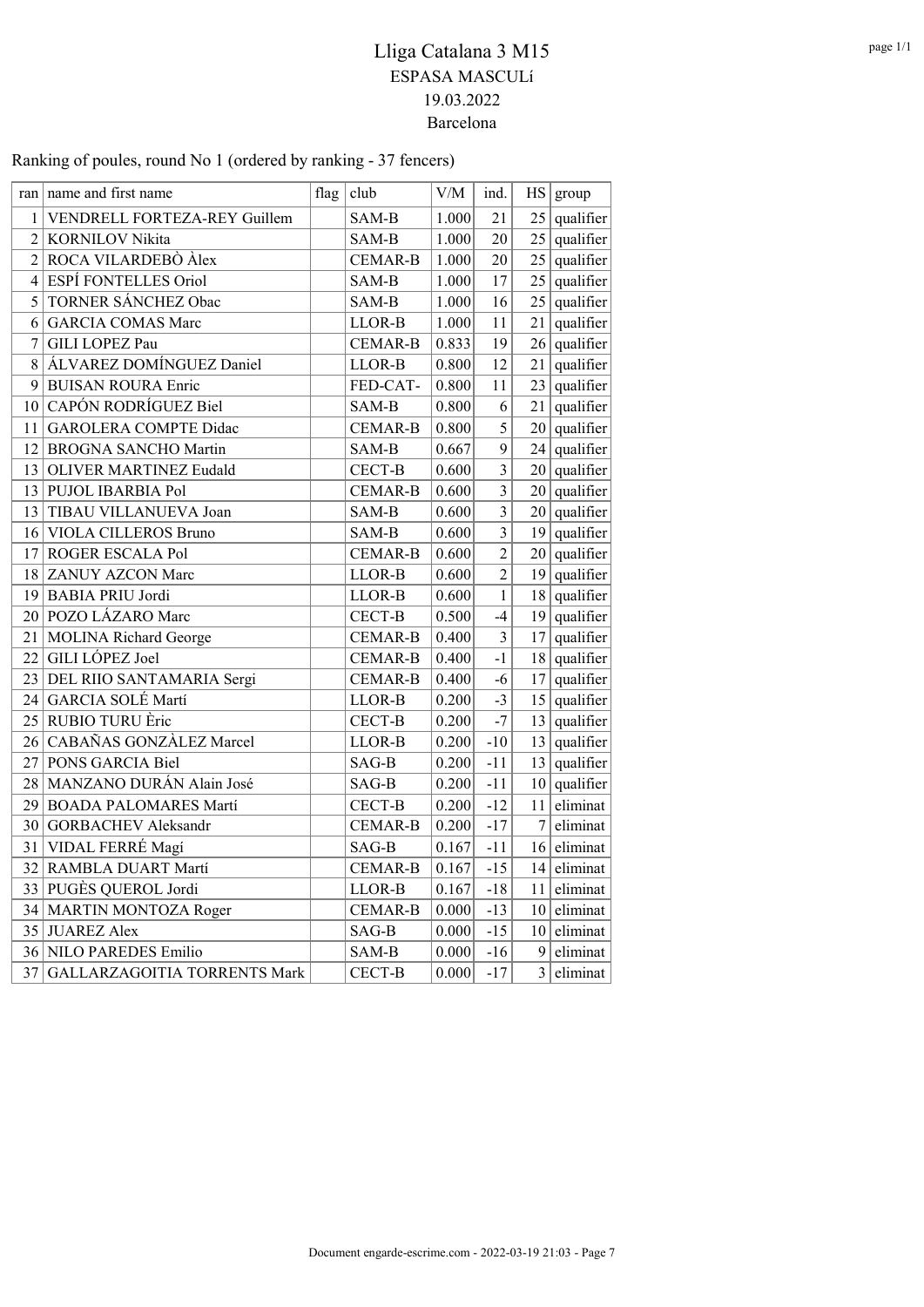|                | ran name and first name       | flag | club           | V/M   | ind.           | HS              | group          |
|----------------|-------------------------------|------|----------------|-------|----------------|-----------------|----------------|
| 1              | VENDRELL FORTEZA-REY Guillem  |      | SAM-B          | 1.000 | 21             | 25              | qualifier      |
| $\overline{c}$ | <b>KORNILOV Nikita</b>        |      | SAM-B          | 1.000 | 20             | 25              | qualifier      |
| 2              | ROCA VILARDEBÒ Àlex           |      | <b>CEMAR-B</b> | 1.000 | 20             | 25              | qualifier      |
| 4              | ESPÍ FONTELLES Oriol          |      | SAM-B          | 1.000 | 17             | 25              | qualifier      |
| 5              | TORNER SÁNCHEZ Obac           |      | SAM-B          | 1.000 | 16             | 25              | qualifier      |
| 6              | <b>GARCIA COMAS Marc</b>      |      | LLOR-B         | 1.000 | 11             | 21              | qualifier      |
| 7              | GILI LOPEZ Pau                |      | <b>CEMAR-B</b> | 0.833 | 19             | 26              | qualifier      |
| 8              | ÁLVAREZ DOMÍNGUEZ Daniel      |      | LLOR-B         | 0.800 | 12             | 21              | qualifier      |
| 9              | <b>BUISAN ROURA Enric</b>     |      | FED-CAT-       | 0.800 | 11             |                 | $23$ qualifier |
| 10             | CAPÓN RODRÍGUEZ Biel          |      | SAM-B          | 0.800 | 6              | 21              | qualifier      |
| 11             | <b>GAROLERA COMPTE Didac</b>  |      | <b>CEMAR-B</b> | 0.800 | 5              | 20              | qualifier      |
| 12             | <b>BROGNA SANCHO Martin</b>   |      | SAM-B          | 0.667 | 9              |                 | $24$ qualifier |
| 13             | <b>OLIVER MARTINEZ Eudald</b> |      | CECT-B         | 0.600 | $\overline{3}$ | 20              | qualifier      |
| 13             | PUJOL IBARBIA Pol             |      | <b>CEMAR-B</b> | 0.600 | $\overline{3}$ | 20              | qualifier      |
| 13             | TIBAU VILLANUEVA Joan         |      | SAM-B          | 0.600 | $\overline{3}$ | 20              | qualifier      |
| 16             | <b>VIOLA CILLEROS Bruno</b>   |      | SAM-B          | 0.600 | $\overline{3}$ | 19 <sup>°</sup> | qualifier      |
| 17             | ROGER ESCALA Pol              |      | <b>CEMAR-B</b> | 0.600 | $\overline{2}$ | 20              | qualifier      |
| 18             | <b>ZANUY AZCON Marc</b>       |      | LLOR-B         | 0.600 | $\overline{2}$ | 19              | qualifier      |
| 19             | <b>BABIA PRIU Jordi</b>       |      | LLOR-B         | 0.600 | $\mathbf{1}$   | 18              | qualifier      |
| 20             | POZO LÁZARO Marc              |      | CECT-B         | 0.500 | $-4$           | 19              | qualifier      |
| 21             | <b>MOLINA Richard George</b>  |      | <b>CEMAR-B</b> | 0.400 | 3              | 17              | qualifier      |
| 22             | GILI LÓPEZ Joel               |      | <b>CEMAR-B</b> | 0.400 | $-1$           | 18              | qualifier      |
| 23             | DEL RIIO SANTAMARIA Sergi     |      | <b>CEMAR-B</b> | 0.400 | $-6$           | 17              | qualifier      |
| 24             | GARCIA SOLÉ Martí             |      | LLOR-B         | 0.200 | $-3$           | 15              | qualifier      |
| 25             | RUBIO TURU Èric               |      | CECT-B         | 0.200 | $-7$           | 13              | qualifier      |
| 26             | CABAÑAS GONZÀLEZ Marcel       |      | LLOR-B         | 0.200 | $-10$          | 13              | qualifier      |
| 27             | PONS GARCIA Biel              |      | $SAG-B$        | 0.200 | $-11$          |                 | $13$ qualifier |
|                | 28 MANZANO DURÁN Alain José   |      | SAG-B          | 0.200 | $-11$          |                 | $10$ qualifier |

## Ranking at the end of the poules (ordered by ranking - 28 fencers)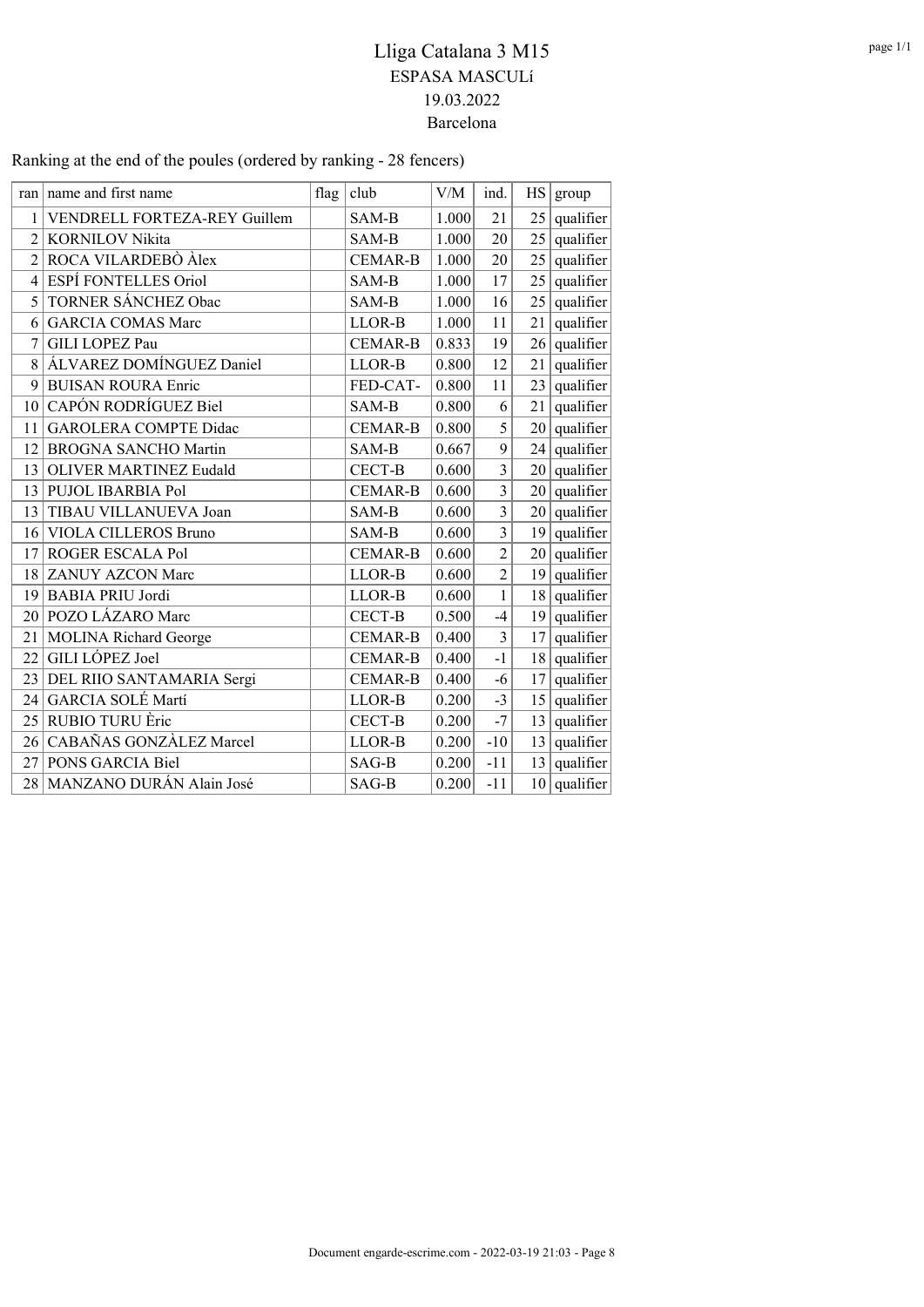|                | Tableau of 16                   |                | Tableau of 8                 | Semi-finals               | Final                        |                     |
|----------------|---------------------------------|----------------|------------------------------|---------------------------|------------------------------|---------------------|
|                |                                 |                |                              |                           |                              |                     |
| -1             | VENDRELL FORTEZA-REY Guil SAM-B |                |                              |                           |                              |                     |
|                |                                 |                | VENDRELL FORTEZA-REY Guil    |                           |                              |                     |
| 16             | ROGER ESCALA Pol                | <b>CEMAR-B</b> | 15/4                         |                           |                              |                     |
|                |                                 |                |                              | VENDRELL FORTEZA-REY Guil |                              |                     |
| 9              | GARCIA SOLÉ Martí               | LLOR-B         |                              | 13/9                      |                              |                     |
|                |                                 |                | GARCIA SOLÉ Martí            |                           |                              |                     |
| 8              | ÁLVAREZ DOMÍNGUEZ Daniel LLOR-B |                | 15/14                        |                           |                              |                     |
|                |                                 |                |                              |                           | TORNER SÁNCHEZ Obac<br>15/13 |                     |
| 5              | TORNER SÁNCHEZ Obac             | SAM-B          |                              |                           |                              |                     |
|                |                                 |                | TORNER SÁNCHEZ Obac<br>15/5  |                           |                              |                     |
| 12             | <b>BROGNA SANCHO Martin</b>     | SAM-B          |                              | TORNER SÁNCHEZ Obac       |                              |                     |
| 13             | PUJOL IBARBIA Pol               | <b>CEMAR-B</b> |                              | 15/14                     |                              |                     |
|                |                                 |                | ESPÍ FONTELLES Oriol         |                           |                              |                     |
| $\overline{4}$ | ESPÍ FONTELLES Oriol            | SAM-B          | 15/9                         |                           |                              |                     |
|                |                                 |                |                              |                           |                              | TORNER SÁNCHEZ Obac |
| 3              | <b>KORNILOV Nikita</b>          | SAM-B          |                              |                           |                              | 15/9                |
|                |                                 |                | <b>KORNILOV Nikita</b>       |                           |                              |                     |
| 14             | OLIVER MARTINEZ Eudald          | CECT-B         | 15/4                         |                           |                              |                     |
|                |                                 |                |                              | <b>KORNILOV Nikita</b>    |                              |                     |
| 11             | <b>GAROLERA COMPTE Didac</b>    | <b>CEMAR-B</b> |                              | 13/7                      |                              |                     |
|                |                                 |                | <b>GAROLERA COMPTE Didac</b> |                           |                              |                     |
| 6              | <b>GARCIA COMAS Marc</b>        | LLOR-B         | 15/12                        |                           |                              |                     |
|                |                                 |                |                              |                           | GILI LOPEZ Pau               |                     |
| 7              | GILI LOPEZ Pau                  | CEMAR-B        |                              |                           | 6/5                          |                     |
|                |                                 |                | GILI LOPEZ Pau<br>15/8       |                           |                              |                     |
| 10             | CAPÓN RODRÍGUEZ Biel            | SAM-B          |                              |                           |                              |                     |
| 15             | ZANUY AZCON Marc                | LLOR-B         |                              | GILI LOPEZ Pau<br>15/14   |                              |                     |
|                |                                 |                | ROCA VILARDEBÒ Àlex          |                           |                              |                     |
| 2              | ROCA VILARDEBÒ Àlex             | <b>CEMAR-B</b> | 12/7                         |                           |                              |                     |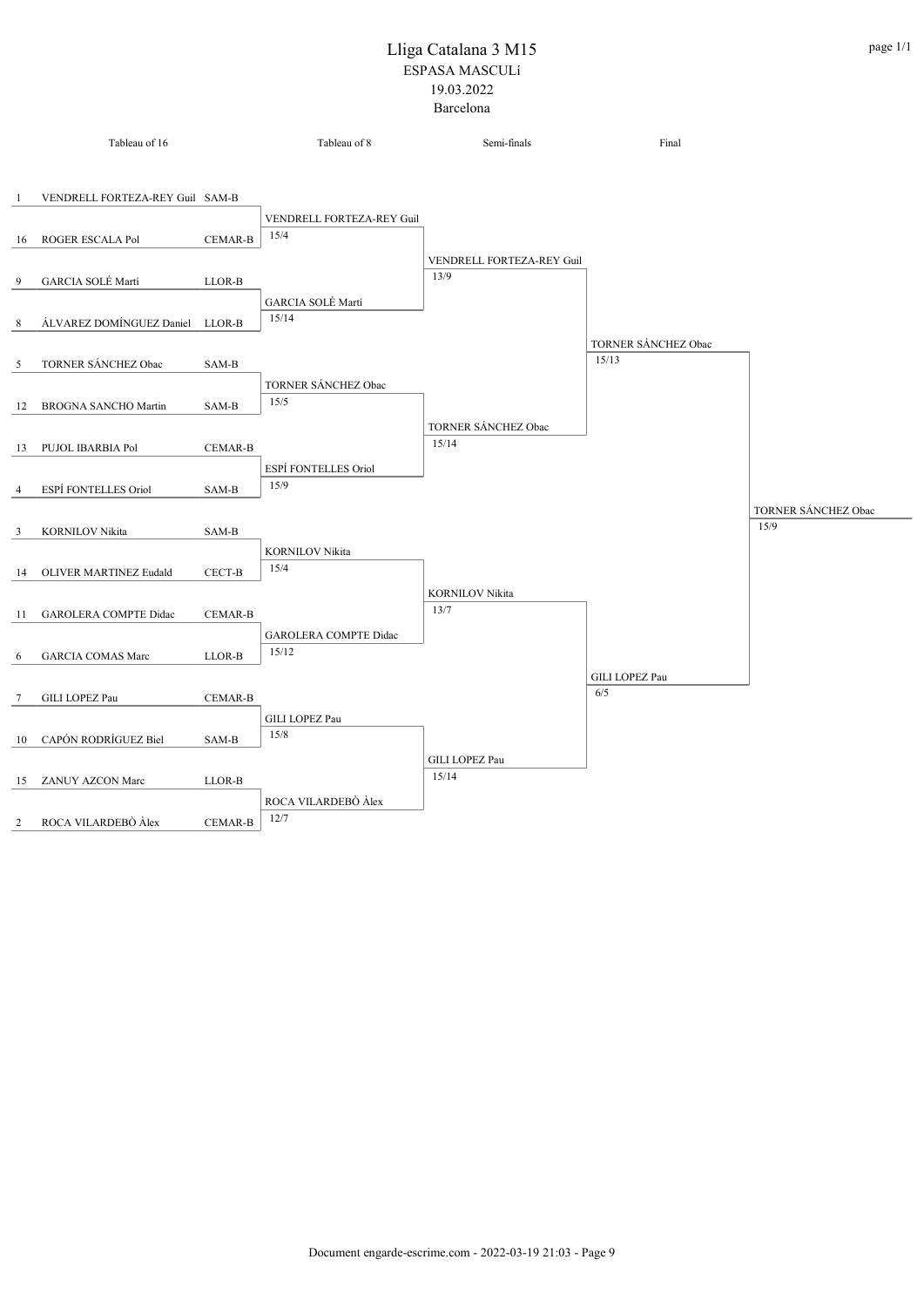|                | Tableau of 8                 |                | Semi-finals                    | Final                        |                     |
|----------------|------------------------------|----------------|--------------------------------|------------------------------|---------------------|
|                | VENDRELL FORTEZA-REY Guillem | SAM-B          | VENDRELL FORTEZA-REY Guillem   |                              |                     |
| 8              | GARCIA SOLÉ Martí            | LLOR-B         | 13/9                           |                              |                     |
| 5              | TORNER SÁNCHEZ Obac          | SAM-B          | TORNER SÁNCHEZ Obac            | TORNER SÁNCHEZ Obac<br>15/13 |                     |
| $\overline{4}$ | ESPÍ FONTELLES Oriol         | SAM-B          | 15/14                          |                              | TORNER SÁNCHEZ Obac |
| 3              | <b>KORNILOV Nikita</b>       | SAM-B          |                                |                              | 15/9                |
| 6              | <b>GAROLERA COMPTE Didac</b> | CEMAR-B        | <b>KORNILOV Nikita</b><br>13/7 |                              |                     |
|                | <b>GILI LOPEZ Pau</b>        | <b>CEMAR-B</b> |                                | GILI LOPEZ Pau<br>6/5        |                     |
| 2              | ROCA VILARDEBÒ Àlex          | CEMAR-B        | <b>GILI LOPEZ Pau</b><br>15/14 |                              |                     |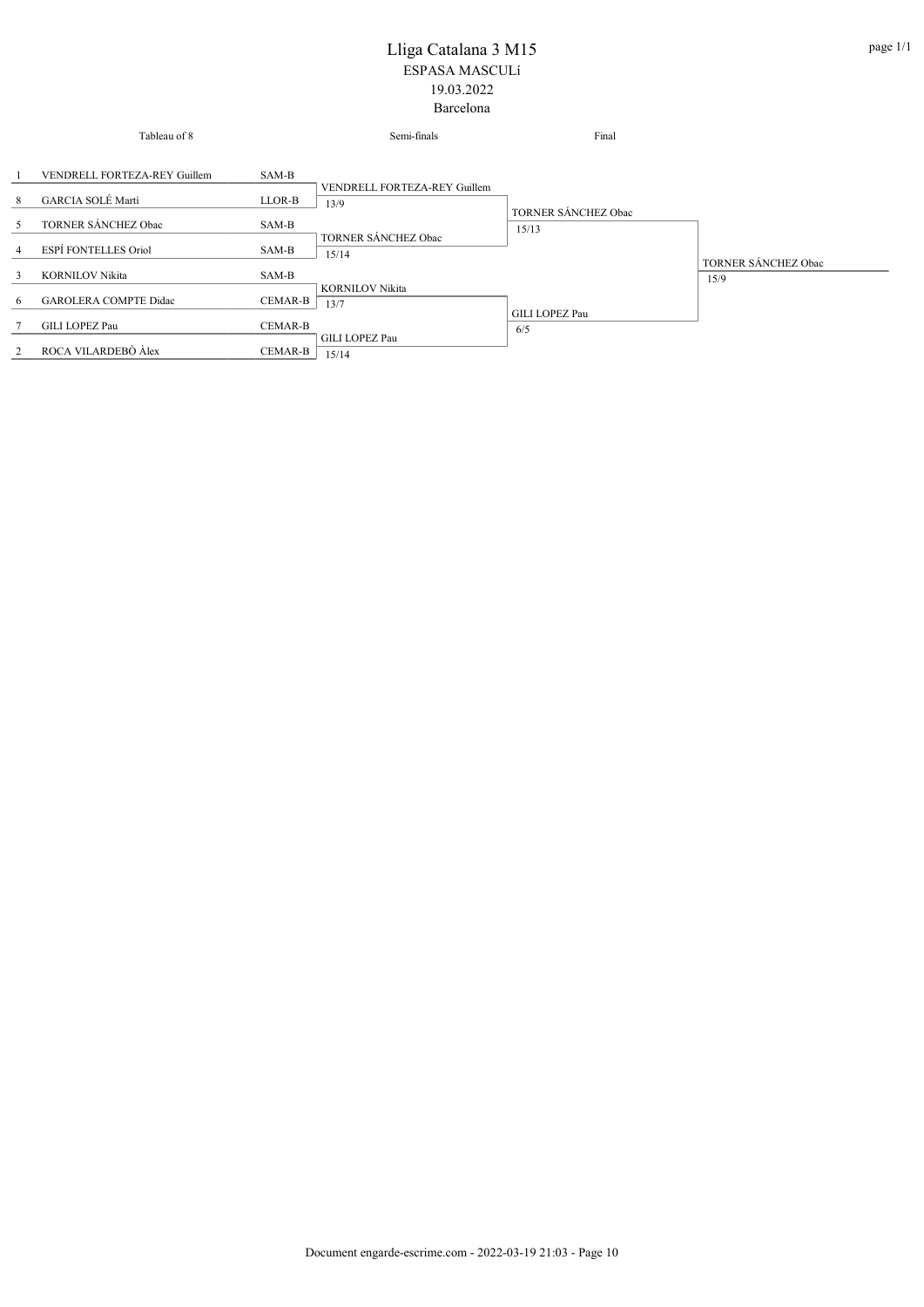Overall ranking (ordered by ranking - 37 fencers)

|                | ran   name and first name      | flag | club           | status |
|----------------|--------------------------------|------|----------------|--------|
| 1              | TORNER SÁNCHEZ Obac            |      | SAM-B          |        |
| $\overline{2}$ | GILI LOPEZ Pau                 |      | <b>CEMAR-B</b> |        |
|                | 3 KORNILOV Nikita              |      | SAM-B          |        |
|                | 3 VENDRELL FORTEZA-REY Guille  |      | SAM-B          |        |
|                | 5 ROCA VILARDEBÒ Àlex          |      | <b>CEMAR-B</b> |        |
| 6              | <b>ESPÍ FONTELLES Oriol</b>    |      | SAM-B          |        |
| 7              | <b>GAROLERA COMPTE Didac</b>   |      | <b>CEMAR-B</b> |        |
| 8              | GARCIA SOLÉ Martí              |      | LLOR-B         |        |
| 9              | <b>GARCIA COMAS Marc</b>       |      | LLOR-B         |        |
|                | 10 ALVAREZ DOMÍNGUEZ Daniel    |      | LLOR-B         |        |
|                | 11 CAPÓN RODRÍGUEZ Biel        |      | SAM-B          |        |
|                | 12 BROGNA SANCHO Martin        |      | SAM-B          |        |
|                | 13 OLIVER MARTINEZ Eudald      |      | CECT-B         |        |
|                | 13 PUJOL IBARBIA Pol           |      | <b>CEMAR-B</b> |        |
|                | 15 ROGER ESCALA Pol            |      | <b>CEMAR-B</b> |        |
|                | 16 ZANUY AZCON Marc            |      | LLOR-B         |        |
| 17             | <b>BUISAN ROURA Enric</b>      |      | FED-CAT-       |        |
|                | 18 TIBAU VILLANUEVA Joan       |      | SAM-B          |        |
|                | 19 VIOLA CILLEROS Bruno        |      | SAM-B          |        |
|                | 20 BABIA PRIU Jordi            |      | LLOR-B         |        |
|                | 21   POZO LÁZARO Marc          |      | CECT-B         |        |
|                | 22 MOLINA Richard George       |      | <b>CEMAR-B</b> |        |
|                | 23 GILI LÓPEZ Joel             |      | <b>CEMAR-B</b> |        |
|                | 24 DEL RIIO SANTAMARIA Sergi   |      | <b>CEMAR-B</b> |        |
|                | 25 RUBIO TURU Èric             |      | CECT-B         |        |
|                | 26 CABAÑAS GONZÀLEZ Marcel     |      | LLOR-B         |        |
|                | 27 PONS GARCIA Biel            |      | SAG-B          |        |
|                | 28   MANZANO DURÁN Alain José  |      | SAG-B          |        |
|                | 29 BOADA PALOMARES Martí       |      | CECT-B         |        |
|                | 30 GORBACHEV Aleksandr         |      | <b>CEMAR-B</b> |        |
|                | 31 VIDAL FERRÉ Magí            |      | SAG-B          |        |
|                | 32 RAMBLA DUART Martí          |      | <b>CEMAR-B</b> |        |
|                | 33 PUGÈS QUEROL Jordi          |      | LLOR-B         |        |
|                | 34 MARTIN MONTOZA Roger        |      | <b>CEMAR-B</b> |        |
|                | 35 JUAREZ Alex                 |      | SAG-B          |        |
|                | 36 NILO PAREDES Emilio         |      | SAM-B          |        |
| 37             | <b>GALLARZAGOITIA TORRENTS</b> |      | CECT-B         |        |